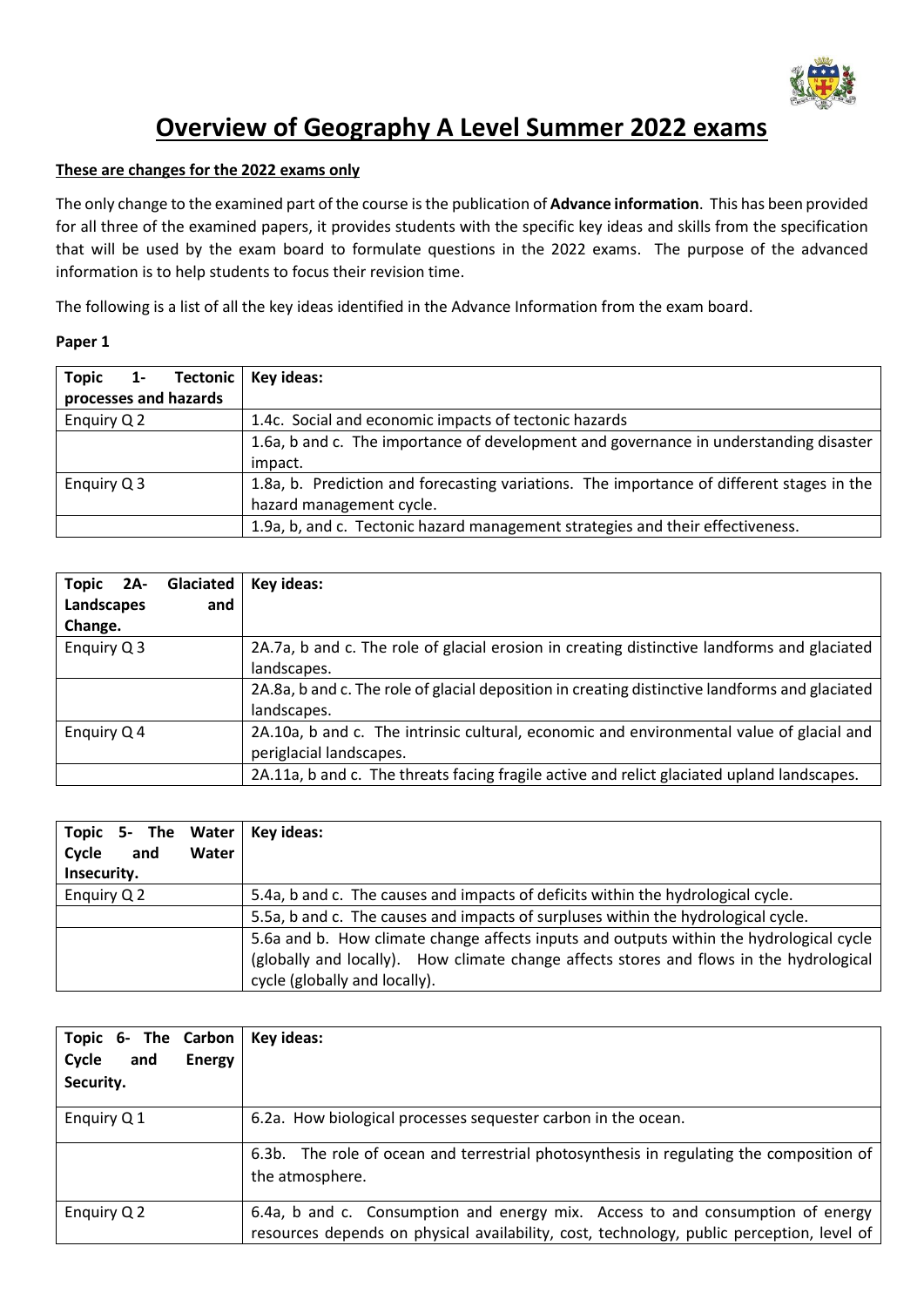

| economic development and environmental priorities. The different roles that energy |  |
|------------------------------------------------------------------------------------|--|
| players have in securing pathways and energy supplies.                             |  |
| 6.6a. The costs and benefits of renewable and recyclable energy.                   |  |

# **Paper 2**

| <b>Topic 3- Globalisation</b> | Key ideas:                                                                               |  |
|-------------------------------|------------------------------------------------------------------------------------------|--|
| Enquiry Q 1                   | 3.1a, b and c. How recent rapid developments in transport, communications and business   |  |
|                               | have accelerated globalisation.                                                          |  |
|                               | 3.2a, b and c. The role of political and economic decision making in the acceleration of |  |
|                               | globalisation.                                                                           |  |

| <b>Topic 4A- Regenerating</b> | Key ideas:                                                                                  |  |
|-------------------------------|---------------------------------------------------------------------------------------------|--|
| <b>Places</b>                 |                                                                                             |  |
| Enquiry Q 1                   | 4A.1b. Differences in economic activity are reflected through variations in social factors. |  |
|                               | 4A.2b and c. How physical factors, accessibility and connectedness, historical development  |  |
|                               | and local/national planning cause places to change. Change can be measured in a variety     |  |
|                               | of ways.                                                                                    |  |
|                               | 4A.3a and c. How past and present connections have shaped the economic and social           |  |
|                               | characteristics of your chosen place.                                                       |  |
| Enquiry Q 3                   | 4A.7a, b and c. The key role UK government policy decisions play in regeneration.           |  |
|                               | 4A.8a. The role of local government policies to attract inward investment through           |  |
|                               | designation of areas for a range of domestic and foreign investors.                         |  |
| Enquiry Q 4                   | 4A.11b and c. The changes in an urban area as a consequence of national and local           |  |
|                               | strategies can be judged using a range of variables. Different stakeholders will assess     |  |
|                               | success using contrasting criteria.                                                         |  |
|                               | 4A.12b and c. The changes in a rural area as a consequence of national and local strategies |  |
|                               | can be judged using a range of variables. Different stakeholders will assess success using  |  |
|                               | contrasting criteria.                                                                       |  |

| <b>Topic 7- Superpowers</b> | Key ideas:                                                                                   |  |
|-----------------------------|----------------------------------------------------------------------------------------------|--|
| Enquiry Q 2                 | 7.6a and c. How Superpower resource demands can cause environmental degradation and          |  |
|                             | their carbon emissions contribute disproportionately to global warming. How the future       |  |
|                             | growth in middle-class consumption in emerging superpowers has implications for the          |  |
|                             | availability and cost of key resources as well as for the physical environment.              |  |
| Enquiry Q 3                 | 7.7a and c. How tensions can arise over the acquisition of physical resources. How political |  |
|                             | spheres of influence can be contested leading to tensions over territory and physical        |  |
|                             | resources and in some cases resulting in open conflict.                                      |  |
|                             | 7.8c. How the tensions in the Middle East represent an ongoing challenge to superpowers      |  |
|                             | and emerging powers.                                                                         |  |

| Topic 8B-<br>Identity<br>Sovereignty | Migration,   Key ideas:<br>and |                                                                                                                                                                                                                                                                                                                                                                                        |  |
|--------------------------------------|--------------------------------|----------------------------------------------------------------------------------------------------------------------------------------------------------------------------------------------------------------------------------------------------------------------------------------------------------------------------------------------------------------------------------------|--|
| Enquiry Q 1                          |                                | 8B.1b and c. How the proportion of residents living outside their country of birth varies<br>between countries because of different policies relating to international migration and<br>levels of engagement with the global economy. Changing patterns of international<br>migration due to environmental, economic and political events in both the source and<br>destination areas. |  |